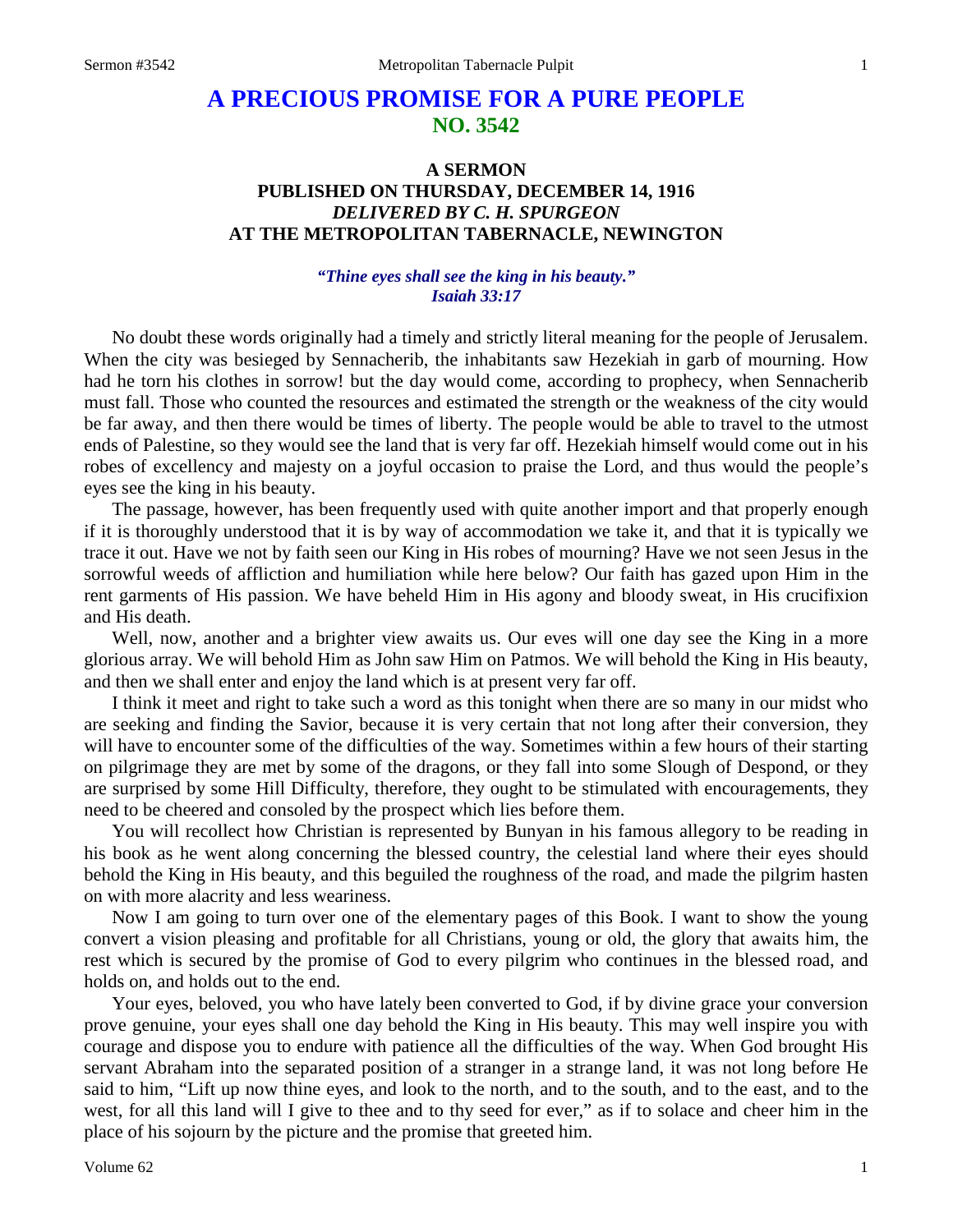In like manner, you children of faithful Abraham, you who have left all for Christ's sake, look upon your future heritage from the spot of your present exile, and your hearts will exceedingly rejoice.

We shall notice, first, the object to be seen—*the king in his beauty!* Then, secondly, *the nature of this vision,* for our eyes shall see the admirable spectacle, and thirdly, we shall draw your attention to *those to whom this favor will be granted*. The context will help us to discover of whom it is the Lord speaks when He says, "Thine eyes shall see the king in his beauty." Not all eyes, but your eyes shall see the King in His beauty. What is this vision which is here promised to God's people? They are to see the King. They are to see—

#### **I.** THE KING IN HIS BEAUTY.

THE King—a sweet title which belongs to our Lord Jesus Christ as His exclusive prerogative, crowned with the thorn crown once, but now wearing the diadem of universal monarchy. Other kings there are, but theirs is only a temporary title to temporal precedence among the sons of men. I had almost said theirs was a mimic sovereignty. He is the real King—the King of kings—the King that reigns forever and forever. He is King, for He is God. JEHOVAH reigns. The Maker of the earth must be her King. He in whose hands are the deep places of the earth, and the strength of the hills, He by whom all things exist and all things consist, He must of necessity reign.

The government shall be upon His shoulders. His name shall be called Wonderful, Counselor, the Mighty God. From the very fact that He is the Son of God, the express image of His Father's glory, He must be King. Because He condescended to veil Himself in our flesh, He derives a second title to the kingdom—He is King now by His merits. Wherefore God also has highly exalted Him and given Him a name which is above every name, that at the name of Jesus, every knee should bow, of things in heaven, and things in earth, and things under the earth. For the suffering of death, He was made for a little while, lower than the angels, but now, seeing He has been obedient even unto death, even the death of the cross, He has obtained a more excellent name than the angels, and He is crowned with glory and honor.

He is Head over all things now. In Him dwells all the fullness of the Godhead bodily. We rejoice to reflect upon Him as King by nature, and then as King by due desert over a kingdom which He has inherited by right divine. He is King at this time by virtue of the conquests He has made, having spoiled the principalities and powers of darkness.

In this world He fought the battle, and so bravely did He fight it out that He could say, "It is finished." He made an end of sin, He made reconciliation for iniquity, He trampled death and hell beneath His feet, and now He is King by force of arms. He entered into the strong man's house, wrestled with him, and vanquished him, for He is stronger than he, He has led captivity captive, and He has ascended upon high—King of kings and Lord of lords. He reigns supremely, moreover, in some of our hearts. We have yielded to the sway of His love. We rejoice to crown Him. We never feel happier than when our hearts and tongues are singing—

#### *"Bring forth the royal diadem, And crown Him Lord of all."*

I trust there are many more among you who have not yet yielded that will yet yield your hearts to His power. Fresh provinces shall be added to His empire, new cities of Mansoul will open their gates that the Prince Emanuel may ride in and may sit in triumph there. Oh! that it may be so, for a multitude that no man can number shall cheerfully, joyfully own His sway, and kiss the Son lest He be angry.

But mark, the limit of His power is not according to the will of man, for where He does not reign by the joyful consent of His people and the mighty conquest of His love, He still exercises absolute dominion. Even the wicked are His servants. They shall be made in some way or other to subserve His glory, for He must reign till He has put all enemies under His feet.

Why do the heathen rage, and the people imagine a vain thing? The King is anointed upon God's holy hill of Zion. King He is. He has a bit in the mouth of His most violent adversaries, and He turns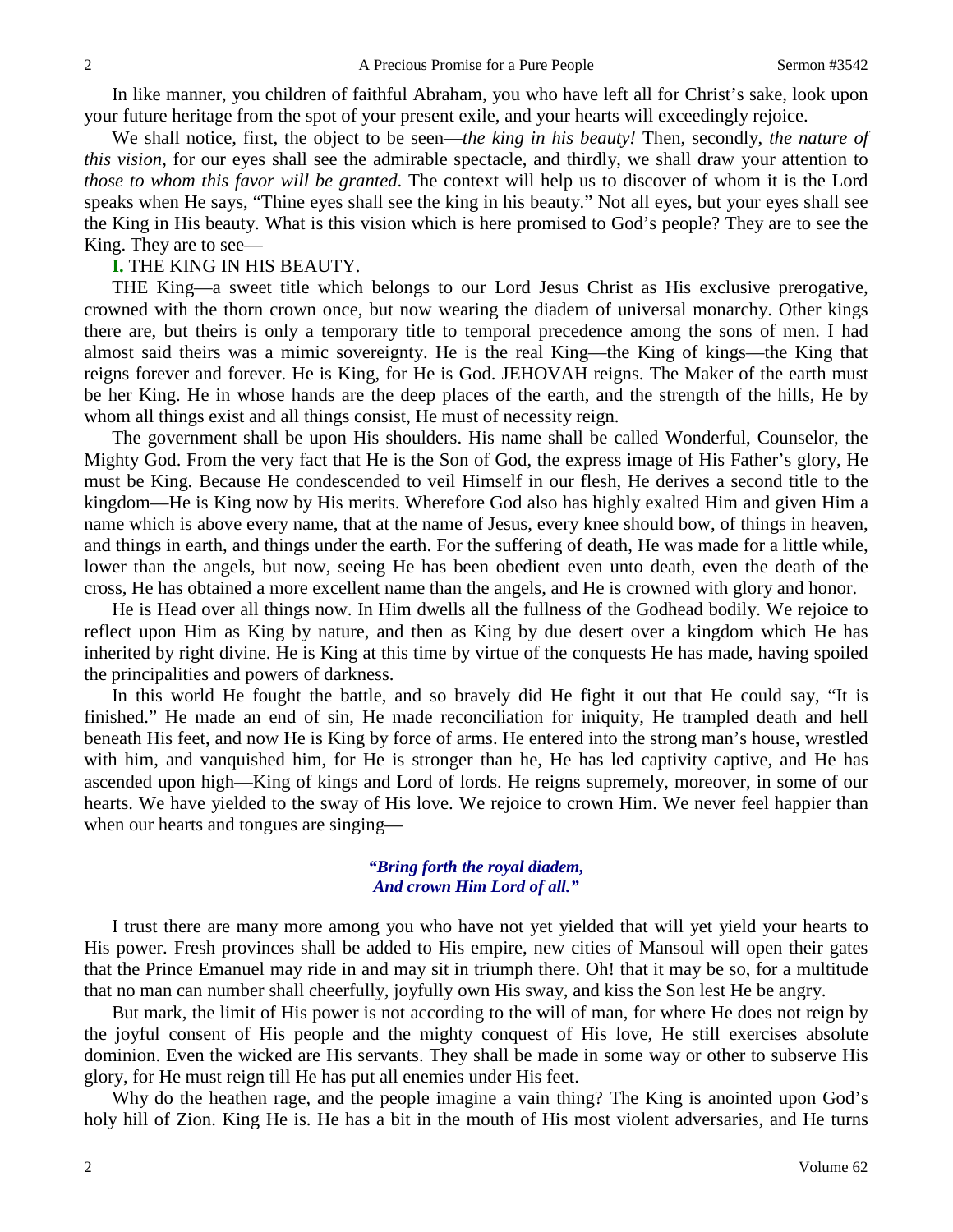them about according to His own will. What though with mingled cruelty and rage men attack the Gospel of Christ, they strive in vain to thwart the divine decree. In ways mysterious and unknown to us, the Lord asserts His own supremacy. He reigns even where the rulers conspire, and the people rebel against Him.

Beloved, the sovereignty of our Lord Jesus Christ, to which He is entitled by inheritance, is due to Him for His merits, and in the equitable claim of His conquests—this reign of Christ extends over all things. He is the universal Lord. In this world He is Regent everywhere. By Him all things exist and consist. When I think of Him, it seems to me that the sea roars to His praise, and the trees of the wood rejoice in His presence. There is not a dewdrop that twinkles on the flower at sunrise but reflects His bounty, there is not an avalanche that falls from its Alp with thundering crash but resounds with tokens of His power. The Great Shepherd reigns.

The Lord is King. As Joseph was made ruler over all the land of Egypt, even so, according unto the word of Jesus, all the people are ruled. He has all things put under His feet, for it was of Him the prophet sang of old, "Thou hast made him a little"—(or as the margin has it, a little while)—"lower than the angels, and hast crowned him with glory and honor; thou hast put all things under his feet, all sheep and oxen, yea, and the beasts of the field; the fowl of the air, the fish of the sea, and whatsoever passeth through the paths of the seas."

Though we see not yet all things put under man, yet we see Jesus, who, for the suffering of death was made, for a little while, lower than the angels, crowned with glory and honor. At this hour He rules on earth. Death and hell are under His scepter. Satan, and the spirits that have followed his leadership, bite their iron bonds while they confess the power of the Lord Divine to be paramount. He can crush His enemies and break them with a rod of iron as a potter's vessel. His mighty power is felt and feared.

But oh! yonder, up in heaven, where the full beams of His glory are unveiled, He reigns in matchless splendor. The angels worshipped Him when He was brought forth as the Only Begotten into the world. So spoke the oracle, "Let all the angels of God worship him." Seraphim and cherubim, are they not His messengers? He makes them like flames of fire. The redeemed by blood, what could they do? What is their joy, their occupation, their delight, but to sing forever, "Worthy is the Lamb that was slain to receive honor, and glory, and dominion, and power"?

Oh! tell us not of emperors, there is but One Imperial brow. Tell us not of monarchs, for the crown belongs to the blessed and only Potentate. He alone is King. As such, we think of Him, and long for His appearing, when we shall hail Him the King in His beauty.

I love to see His courtiers. That is a happy hour in which I can talk with one who has my Master's ear. I love to see the skirts of His garment as I come in fellowship with Him to His table. I love to tread His courts, I love to hear His voice, even though I cannot yet see the face of Him that speaks with me. But to see the King—to see the King Himself! Oh! joy unspeakable! It is worth worlds even to have a good hope of beholding a sight so resplendent with glory.

Note well the promise, "Thine eyes shall see the king in his *beauty."* Does not this suggest to us that the King has been seen, though not in His beauty? He was seen on earth as the prophet foretold, "despised and rejected of men, a man of sorrows, and acquainted with grief." And as seen then, we are told there is no beauty that we should desire Him. There was a time when many were astonished at Him. His visage was more marred than any man, and His form more than the sons of men, that was in the day of His humiliation.

But we are yet to see the King in His beauty, and I know, beloved, that in part that vision does beam, even now, upon spirits before the throne. I would not exactly say that they have eyes, for they have left these organs of sense behind them. They have not received the fullness of this promise, yet in a measure they see the beauty of the King, that beauty which His Father has put upon Him now that He has ascended up on high, and returned to the Father, having obeyed all His precepts, and fulfilled all His will. His Father has already rewarded Him. He sits enthroned at the right hand of the Majesty on high, He is adored and worshipped. It is no small sight for our dis-imprisoned spirits to behold Him and adore.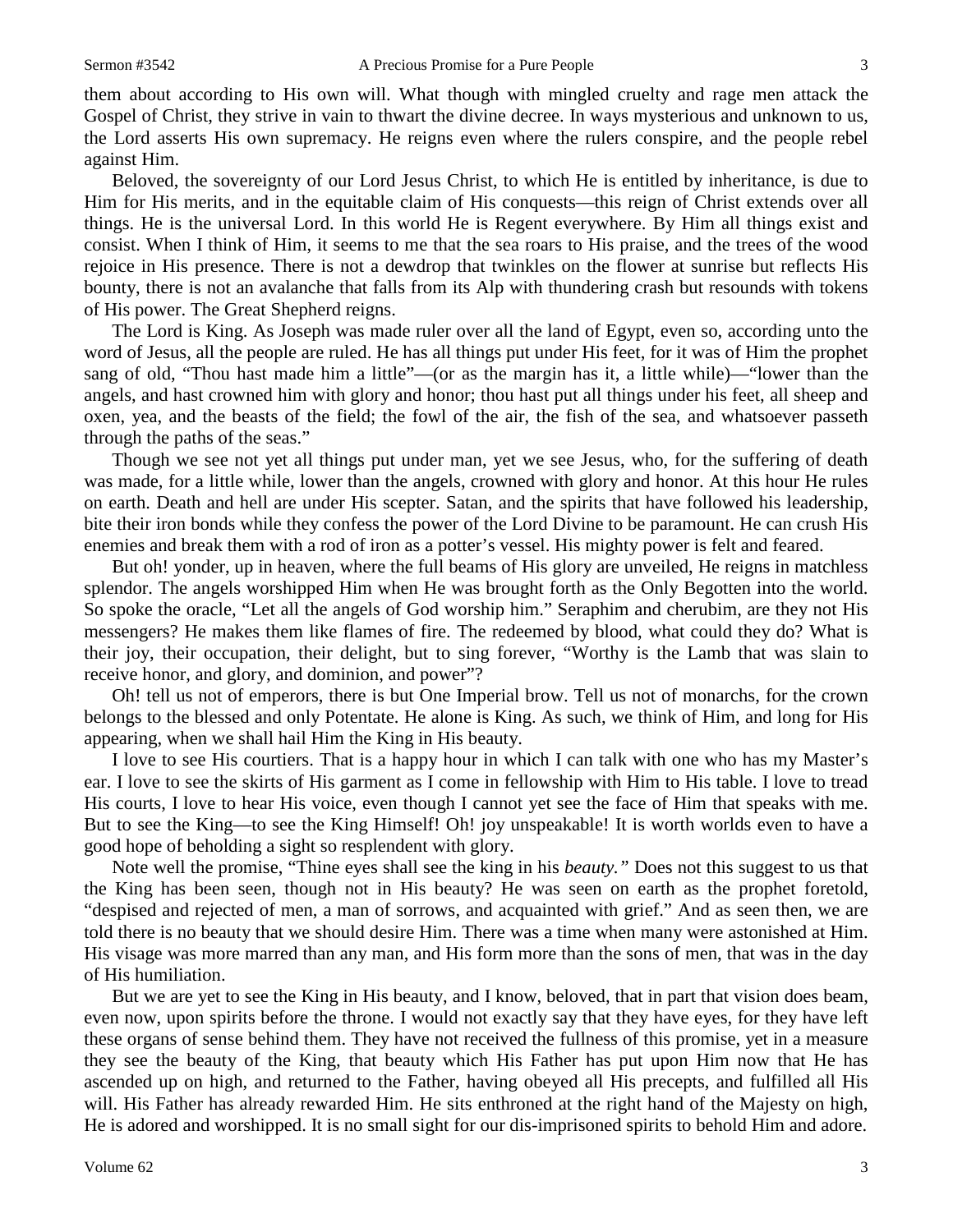But remember the spirits in heaven, without us, cannot be made perfect, so says the apostle. They are waiting for the adoption—to wit, the redemption of the body—waiting for the trumpet of resurrection. It is then, I think, that this blessed hope will be fully verified, "Thine eyes shall see the king in his beauty." As Job puts it, "I know that my Redeemer liveth, and that he shall stand at the latter day upon the earth; and though, after my skin, worms destroy this body, yet in my flesh shall I see God, whom I shall see for myself, and my eyes will behold, and not another." Our bodies shall be raised from the dead.

> *"These eyes shall see Him in that day, The God that died for me; And all my rising bones shall say— Lord, who is like to Thee?"*

From the dark chambers of the grave we shall come forth with all the blood-bought company of the faithful. Then we shall see the King in His beauty. What beauty that will be! We steadfastly look for His appearing when He shall come the second time. This personal manifestation must be welcome to the saints. To see Him then must be to see His beauty. Our senses, relieved of infirmity, will be endowed with full capacity, our graces being increased, and our spirits lively and vigorous to appreciate His wonderful person. As God and Man we do now believe in Him, but how little can our faith anticipate the vision!

We acknowledge the mystery which is as yet unveiled. How little are we affected by the wonderful information which must astonish angels—that the infinite can be joined with the finite, that the Godhead can be in perfect union with the manhood, the bush of the manhood burning with the glow of the Godhead, yet not thereby consumed. 'Tis matchless that the Eternal should link Himself with finite flesh, that He should hang upon His mother's breast, who bears up the columns of the universe. Strange conjunction! Till we wake up in His likeness we shall never thoroughly understand it.

Oh! how amazement will resolve itself into admiration as we gaze upon Him who has a nature that we have been familiar with, and yet the proper divinity which no man has seen or can see! What grandeur to behold! What rapture to experience when our eyes see the King in His beauty! The sight will overwhelm us. But in other respects than that which is essential to His Kingly dignity, the spectacle will be illustrious.

In the hour of conquest, He will take possession of a throne which no rival dare dispute. Judas will be there, but he will not think of betraying Him. Pilate will be there, but he will not think of questioning Him. The Jews will be there, but they will not cry, "Crucify him." The Romans will be there, but they will not think of hauling Him away to execution. His enemies in that day shall lick the dust. They shall be like chaff before the whirlwind in the day of His coming. And what will be the splendor of His glory when He shall be proclaimed King of kings in His beauty, with all the insignia of His royal power!

He will have the beauty of state pageant too, for He will assume office as Judge of the quick and the dead. Then will the trumpet sound, and all the solemn pomp of the great assize will encircle Him round about. The vivid lightning will flash through the universe and the roar of His thunder shall awake the dead, while an irresistible summons shall compel them to appear before His dread tribunal. From His searching gaze no creature shall be hid, and every eye shall see Him. They also who pierced Him, and all the kindreds of the earth, shall weep and wail because of Him.

But to us that awful pomp will not be appalling, but a fit accessory on which His royal beauty is displayed. We shall admire the hand that holds the scepter, for we shall recognize it as the same hand that was once pierced for us. We shall admire the voice that condemns the wicked, and bids them *"Depart!"* for that voice shall pronounce our welcome, saying, *"Come, ye blessed."*

We shall admire the Shepherd's crook with which He shall separate the sheep and the goats, for it will apportion us to eternal bliss, though it shall dismiss the goats to their eternal doom. Thrice happy and most blessed shall we be in that day. Terror and trouble shall be the lot of the world, trust and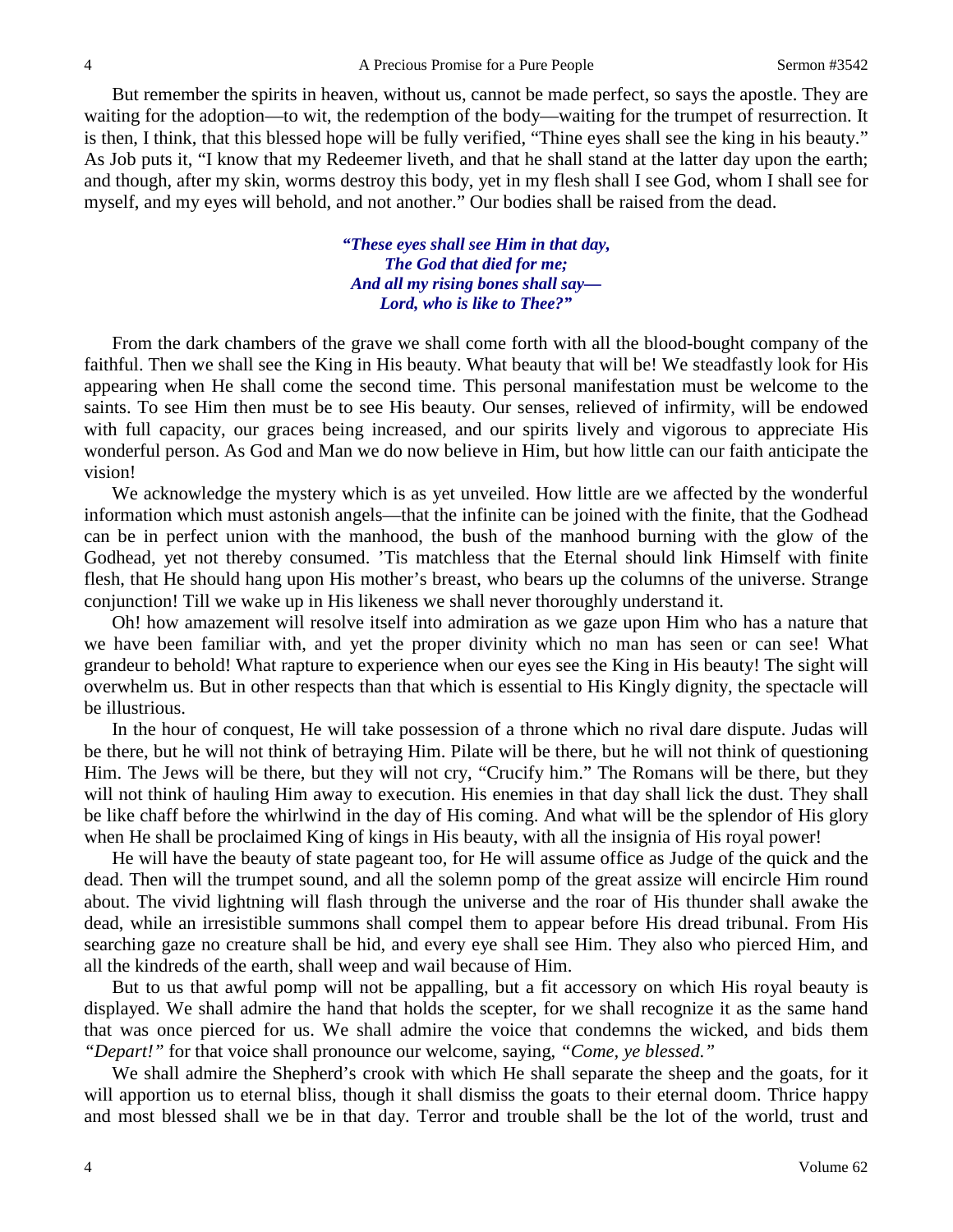triumph shall then be the portion of the saints. He shall be admired in all them that believed, and when that final judgment shall have fulfilled its destined purpose, He shall be in His beauty seen as the Conqueror of all evil, the Conqueror of sin, of death and hell.

The last enemy that shall be destroyed is death. How shall we see Him in His beauty when death itself shall die! I cannot attempt to describe that beauty. It is far too dazzling for me to picture. I have dreamed of it sometimes in sacred soliloquies. My faith has tried to realize the facts which are revealed unto us by His Spirit. Still, the tongue cannot tell so much as the heart has conceived. There are unspeakable words which greet us in seasons of rapture which it is not lawful to utter. Whenever we are caught up to the third heaven in rapturous meditation, we have but small news to tell men. But how inconceivable to us now is the glory of Christ as it shall be when all His people are present with Him in heaven!

I have not touched upon the millennial age or the latter-day glory. Your thoughts can fill up the vacancy. But what will be the beauty of Christ in heaven in that day "when he shall make up his jewels"? What are the jewels of our King but His redeemed people? What will be the ornaments of His state but those for whom He shed His blood? And when they are all there, then we shall see the King in His beauty with all His jewels. Beauty! A shepherd's beauty lies much in his simple garb, a mother's beauty—very much of it is to be seen as she appears in the center of a happy and lovely family. So, beyond all doubt, the beauty of Christ will be most conspicuous when all His saints are with Him.

I was in company with some good people lately, who were discussing the question whether we should see the saints in heaven. I do not know whether they settled the question to their satisfaction, but I settled it very well to mine. I expect to see and know all the saints, to recognize them, and rejoice with them, and that without the slightest prejudice to my being wholly absorbed in the sight of my Lord.

Let me explain to you how this can be. When I went the other day into a friend's drawing room, I observed that on all sides there were mirrors. The whole of the walls were covered with glass, and everywhere I looked I kept seeing my friend. It was not necessary that I should fix my eyes upon him, for all the mirrors reflected him. Thus, brethren, it seems to me that every saint in heaven will be a mirror of Christ, and that as we look upon all the loved ones, gazing round upon them all, we shall see Christ in every one of them, so we shall still be seeing the Master in the servants, seeing the Head in all the members. It is I in them, and they in me. Is it not so? It will be all the Master.

This is the sum total of heaven. "Thine eyes shall see the king in his beauty," and they shall see the beauty of the King in all His people. Nor does it appear that the manifestation shall be ever withdrawn, or that we shall ever leave off seeing the beauty of our King. There is the mercy. "Thine eyes shall see the king in his beauty," on and on, and on still, and on, forever on, discerning more and more of the beauty, the inexhaustible beauty and splendor of the Sun of Righteousness, world without end. The theme grows upon us. We must curb ourselves. We can but skim the surface as the swallow does the brook.

#### Now, as to—

#### **II.** THE NATURE OF THIS VISION, we know *it is in the future*.

"Thine eyes *shall* see the king in his beauty." You poor sinners must be content with seeing the King in His majesty. Happy souls who come to see Jesus on the cross! Oh! it is joy for them to look unto Him and be saved. Behold the Lamb of God—behold the Lamb slain from the foundation of the world. Poor sin-sick soul, are you looking to Jesus to be saved? If it be so in the present, then in the future you shall see Him in His beauty. It will be a vision for all. Their natural sense shall discern the real Savior,

"Thine eyes shall see the king in his beauty." It is not merely your spiritual perception, but your natural eyes. Does not Job express this conviction, "whom mine eyes shall see"? Oh! yes, not as it now is with this flesh and blood, but still with this body! I call you a vile body sometimes, my poor flesh and blood, and so you are. Yet in your origin there was something good, and in your destiny there is something better, "Bone of thy bone, and flesh of thy flesh." Born of a woman as you were, and fed on bread as you must be, and though the worms devour you, yet shall you rise again.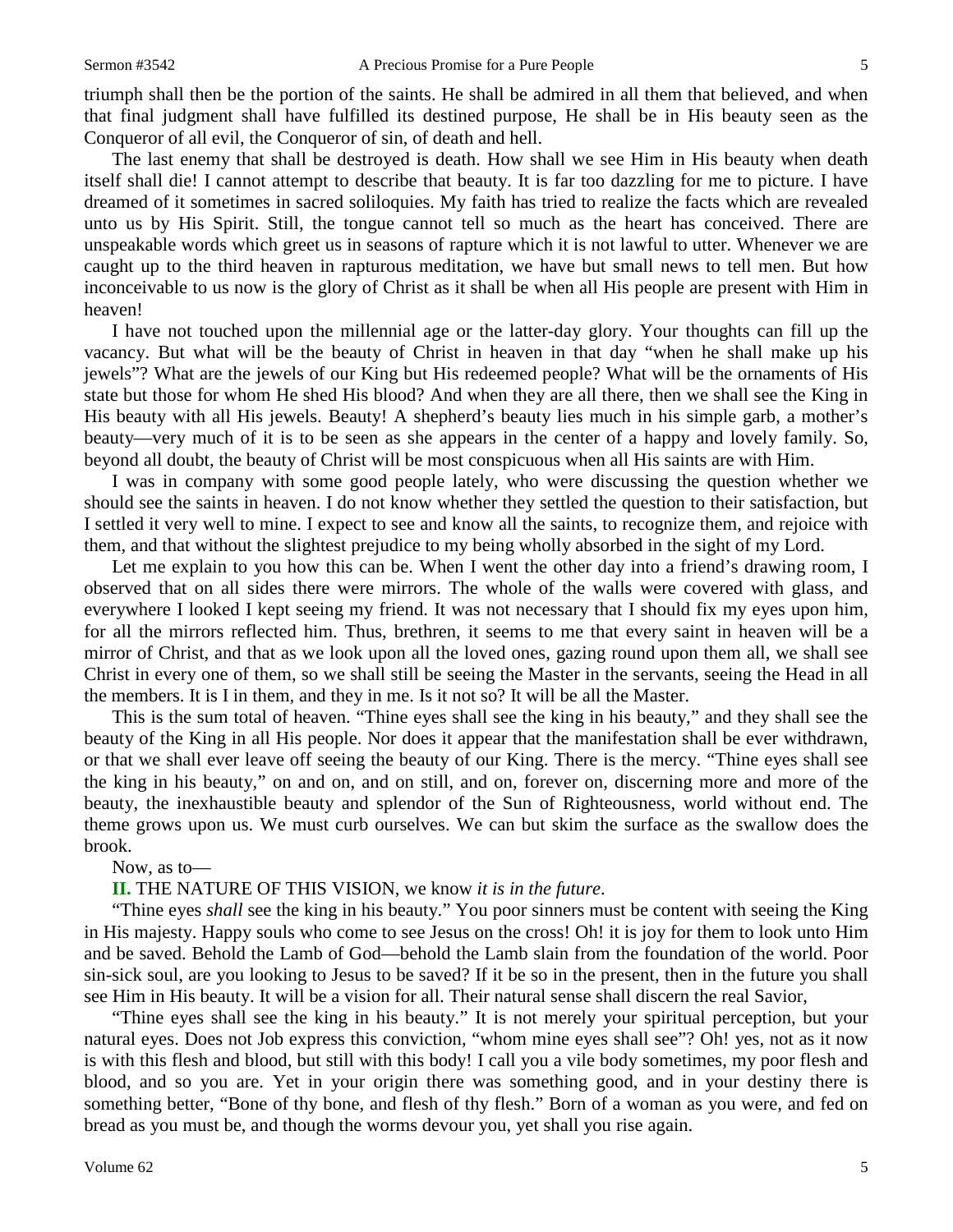Oh! body, you are even now the temple of God. Know you not that your *bodies* are the members of Christ? Know you not that your body is the temple of the Holy Ghost? These eyes shall see Him. They may be weeping eyes, aching eyes, weary eyes, and sleepy eyes, ay, or even blind eyes, or your failing eyes on which the curtain is being drawn about you—your eyes shall see the King. When heaven is in sight there will be no need for glasses to assist your vision. Your eyes, all strengthened to bear the light, as the eagle's eye when the sun shines in his strength—"Thine eyes shall see the king in his beauty." *It will be a personal vision*. "Whom mine eyes shall see, and not another." It shall not be somebody else repeating another's testimony, "Yes, I see Him."

I like to hear what John saw, but I like better to have John's privilege, we shall be like John, and shall ourselves behold Him. Can you realize it? You recollect in Bunyan's *Pilgrim's Progress* how Mercy laughed in her sleep, and Christiana asked her what made her laugh so. Mercy replied that she had seen a beautiful vision. Is it not enough to make us laugh in our sleep, to think that "thine eyes shall see the king in his beauty"? To think that this head shall wear a crown, that these hands shall grasp the palms, that these feet shall stand on the transfigured globe, that these ears shall hear the symphonies of eternity, and that this tongue shall help to swell the everlasting chorus. Oh! who would not rejoice? This is the wine which, as it goes down, makes the lips of him who drinks to speak. Oh! that we may all have a personal sight of the King in His beauty!

And *it will be a near sight,* because it will be clear and distinct. "Thine eyes shall see the king in his beauty." This does not imply a distant view of a remote object, a dim vision of the dazzling splendor, but you will behold Him in such close proximity that you can discern every feature of His person, every phase of His comeliness. You shall discern all the insignia of His offices, His conquests, His titles, His dominion, and His glory.

Now you only see a picture of Him reflected as in a glass darkly, then you shall see Him face to face. Oh! that the curtain might be drawn up, the veil rent, the vision unfolded! It will be a delightful sight. When He shall appear in His beauty, we cannot wear the vestments of our mourning and sorrow. As He is, so are we in this world. As He shall be revealed, so shall we be also in that world. "It doth not yet appear what we shall be, but we know that when he shall appear we shall be like him, for we shall see him as he is." Thus we shall be beautiful when we shall see Him in His beauty. He shall say to us, "Thou art all fair, my love; there is not a spot in thee."

Oh! the delight, the pure unclouded joy, reflective as the light of heaven. What an introduction to eternal felicity this will be when your eyes shall see the King in His beauty! There is no period, no finale, no end put to it. This is no transient spectacle. His beauty never fades. Our festival can never terminate. As long as He appears in His beauty we shall see Him, and be enamored of His loveliness. Is it not written, "Because I live, ye shall live also"? Without His people, without the complement of His saints with Him, He would not be a full Christ at any time. "Know ye not that the church is the fullness of him who filleth all in all?" So all His disciples must be forever with Him, and they must forever see His face, and be partakers of His glory.

#### **III.** TO WHOM IS THIS VISION GIVEN?

We find a remarkably full description of these people. Read the fifteenth verse. Their ordinary gait distinguishes them. *"He that walketh righteously."* "The pure in heart shall see God," but if your deportment disgraces you, how deep will be your dishonor! Unholy creatures will never see a holy God. It is not possible. Oh! sinners, what think you of this? You must be changed, you must be cleansed, you must be converted, the Holy Ghost must regenerate you, otherwise, you cannot walk uprightly or stand in the presence of the King in His beauty.

Next to this they are known by their tongues, *"and speaketh uprightly."* No liar shall enter into heaven. Those who talk lasciviously, those who swear profanely, the singers of idle songs, those who lend their lips to slander, backbite their neighbors, and circulate evil reports in malice—these and such as these can have no inheritance in the kingdom of God. Oh! may the Lord wash your tongues, rinse your mouths, and make them sweet and clean, else you will never sing the songs of heaven.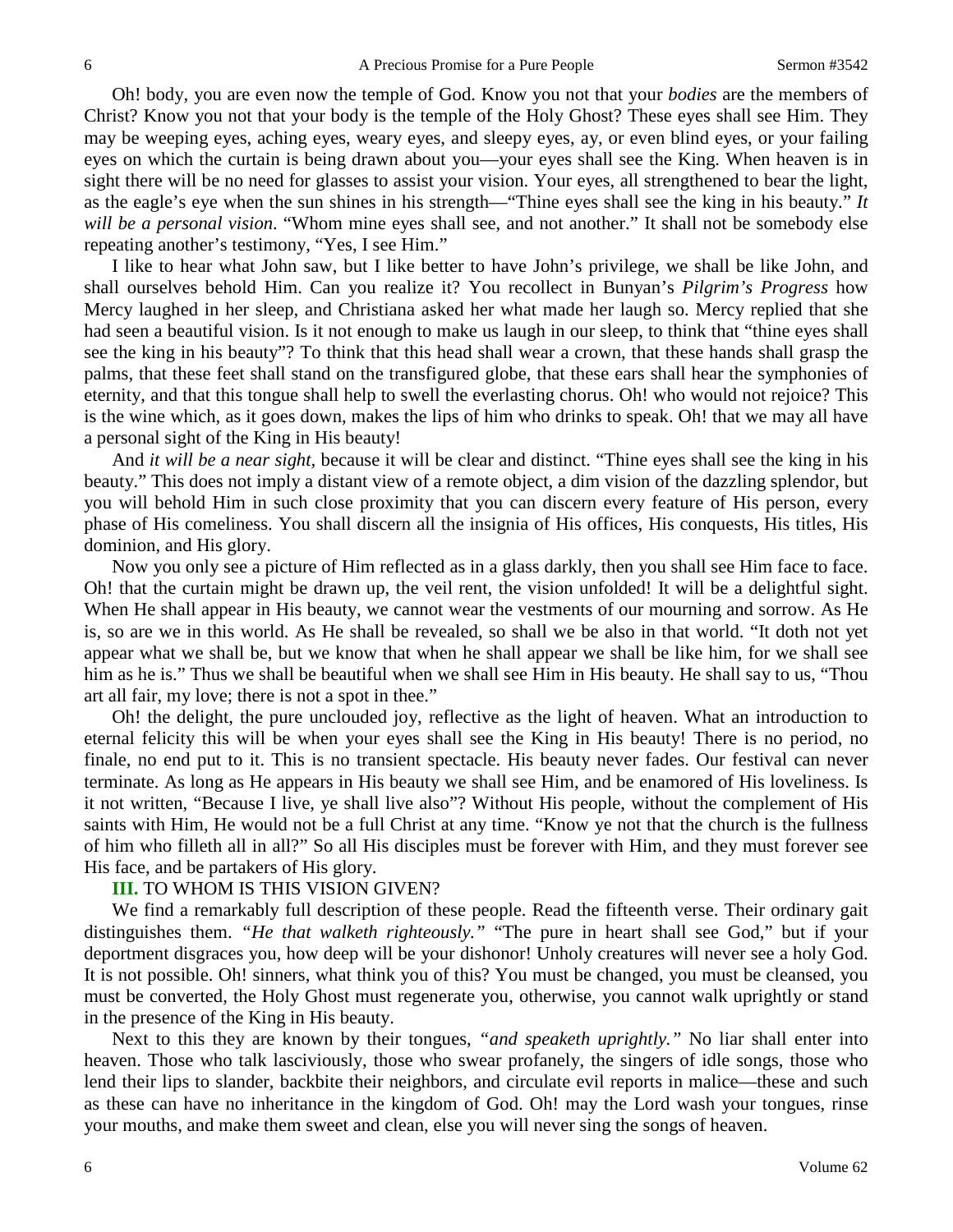"He that walketh righteously and speaketh uprightly" is so far approved. But let him take heed to his commercial character, for it is further said, *"He that despiseth the gain of oppressions,"* or as the margin has it, of deceit. A man that gets money by squeezing others, by oppressing the poor by hard bargains, shall not enjoy the beatific vision. If you buy and sell, and get gain by lying, by false pretenses, by tricks of trade—ay, even by the customs that are commonly allowed, though they would look fraudulent if thoroughly exposed, you shall have no inheritance in the kingdom of God.

How can you be gracious when you are not honest? He that is not able to hold the scales lightly, measure out an even yard, or make out a bill equitably, may well tremble at being poised in the balances of the sanctuary. When such as these are weighed, they will be found wanting. Thorough integrity must stand the test of disinterestedness.

"*He that shaketh his hands from holding of bribes."* Some men cannot help preferring coin to conscience. This is the way of bribery. Palm oil was largely used when Isaiah wrote. It is much in vogue still, perhaps not so much in this country as in others, but there are plenty of ways of receiving bribes besides selling one's vote at the polling booth. How many men are bribed by a smile or a crown—bribed to Sabbath breaking—bribed to the follies of the world—bribed to I know not what of error! But drop a shilling into a conscientious man's hand, and he shakes it from his hand, he does not like the touch of it, he is like Paul, who shook off the viper into the fire. So the man who is to see the King in His beauty shakes his hand from holding bribes.

Moreover, *"He stoppeth his ears from hearing of blood."* He does not like to hear of cruelty, of outrage, or wantonly causing pain. He stops his ears, he will not listen to any proposal either to gratify a resentment or to seek a personal advantage whereby his neighbor would be injured. In this wicked world it is often wise to stop one's ears. A deaf ear is a great blessing when there is base conversation in the neighborhood.

The good man who thus keeps guard over his hands and his feet, his tongue and his ears, is likewise known by his eyes. *"He shutteth his eyes from seeing evil."* He shuns the temptations to which a vain curiosity would expose him. Oh! if our mother Eve had shut her eyes when the serpent pointed out yon rosy apple on the tree! Oh! that she had shut her eyes to it! Oh! that she had said, "No, I will not even look at it." Looking leads to longing, and longing leads to sin.

Do you say, "There can be no harm in looking, just to see for yourself, are we not told to prove all things?" "Just come here, young man," says the tempter, "you do not know what life is, one evening will suffice to show you a little gaiety, and let you see how the frolic is carried on. You need not share in it, you know. You may learn a thing or two you never dreamed of before. Surely a man is not to go through the world a baby. Just come for an hour or two and look on."

"Ah! no," says the man whose eyes are to see the King in His beauty, "the tree of knowledge of good and evil never brought any man good yet, so please let me alone. I shut my eyes from the sight of it. I do not want to participate, even as a spectator. I do not care to look upon that which God will not look upon without abhorrence. I know that His love has put my sins behind His back, what, then, He puts behind His back shall I put before my face. That were ingratitude indeed!"

Perhaps you say, "Well, if this is the character of such as shall see the King in His beauty, I shall never come up to the standard." "Nay, but you must, else *you* will never enjoy the beatific vision." "But I cannot convert myself after this fashion." I know you cannot, but there is One who can. Has not Jesus Christ come into the world to make us new creatures? It is His objective and intent. "Behold, I make all things new." He changes a man, gives him new desires, new longings, and new hopes. And He can change you.

Let me ask you, have you ever seen, by faith, the King? Have you ever looked to Jesus on the cross, and did you ever recognize that Jesus Christ, if He is to be your Savior, must be your King? You say you have believed in Jesus. Yes, but did you take Him to be your King? Did you mean to obey Him as well as to trust Him? Did you intend to serve Him as well as to lean upon Him? Remember, you cannot have